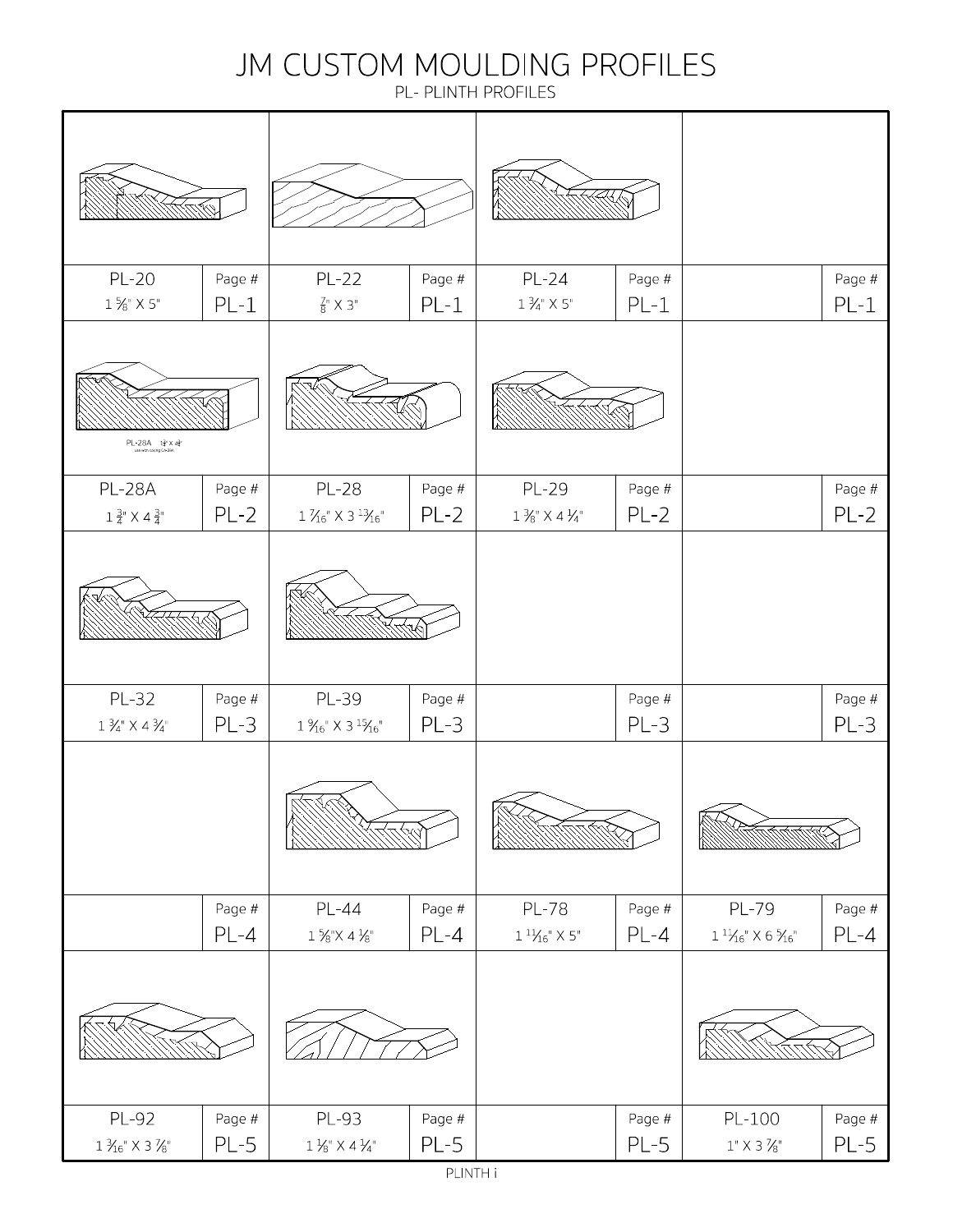#### JM CUSTOM MOULDING PROFILES

PL- PLINTH PROFILES

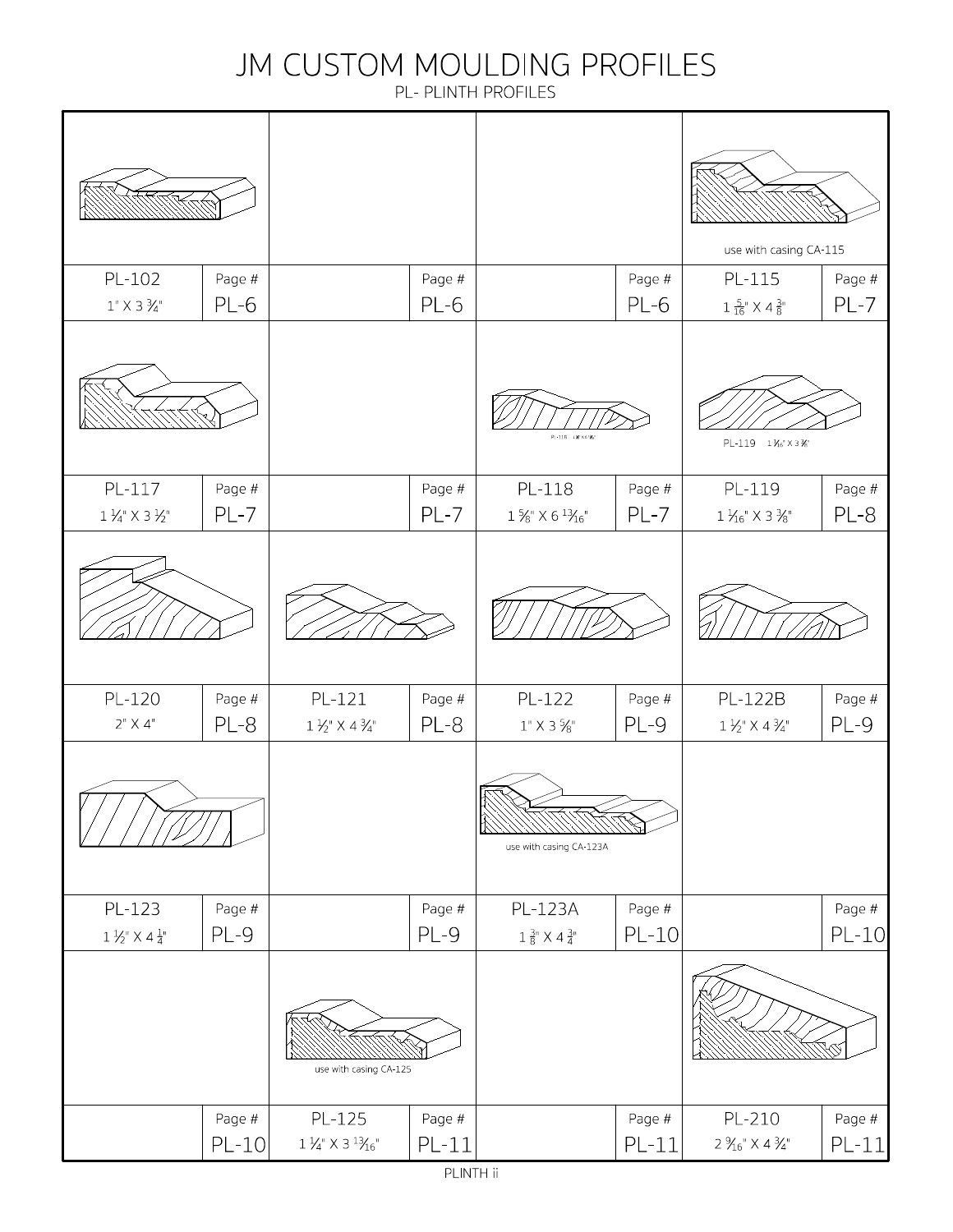

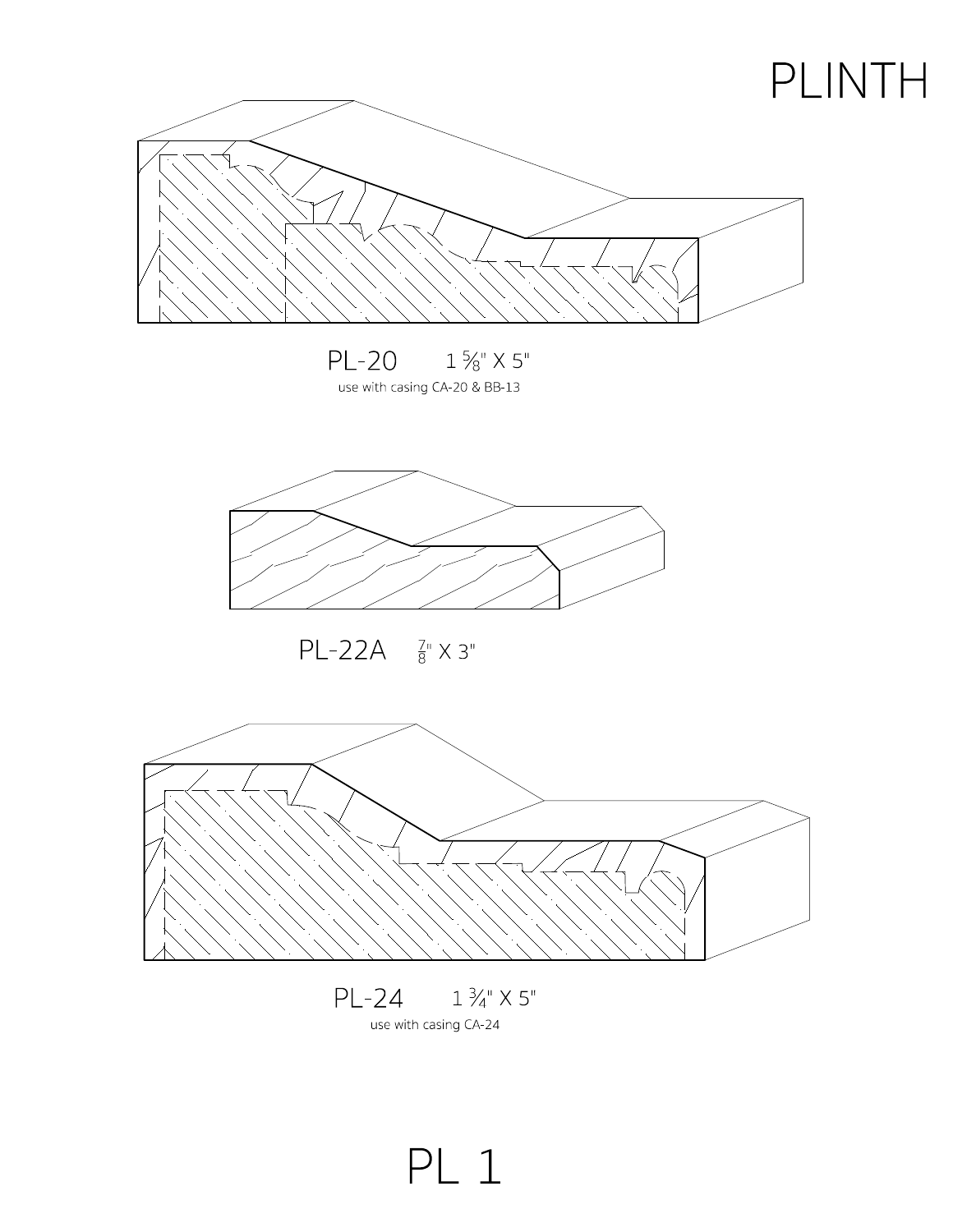

use with casing CA-29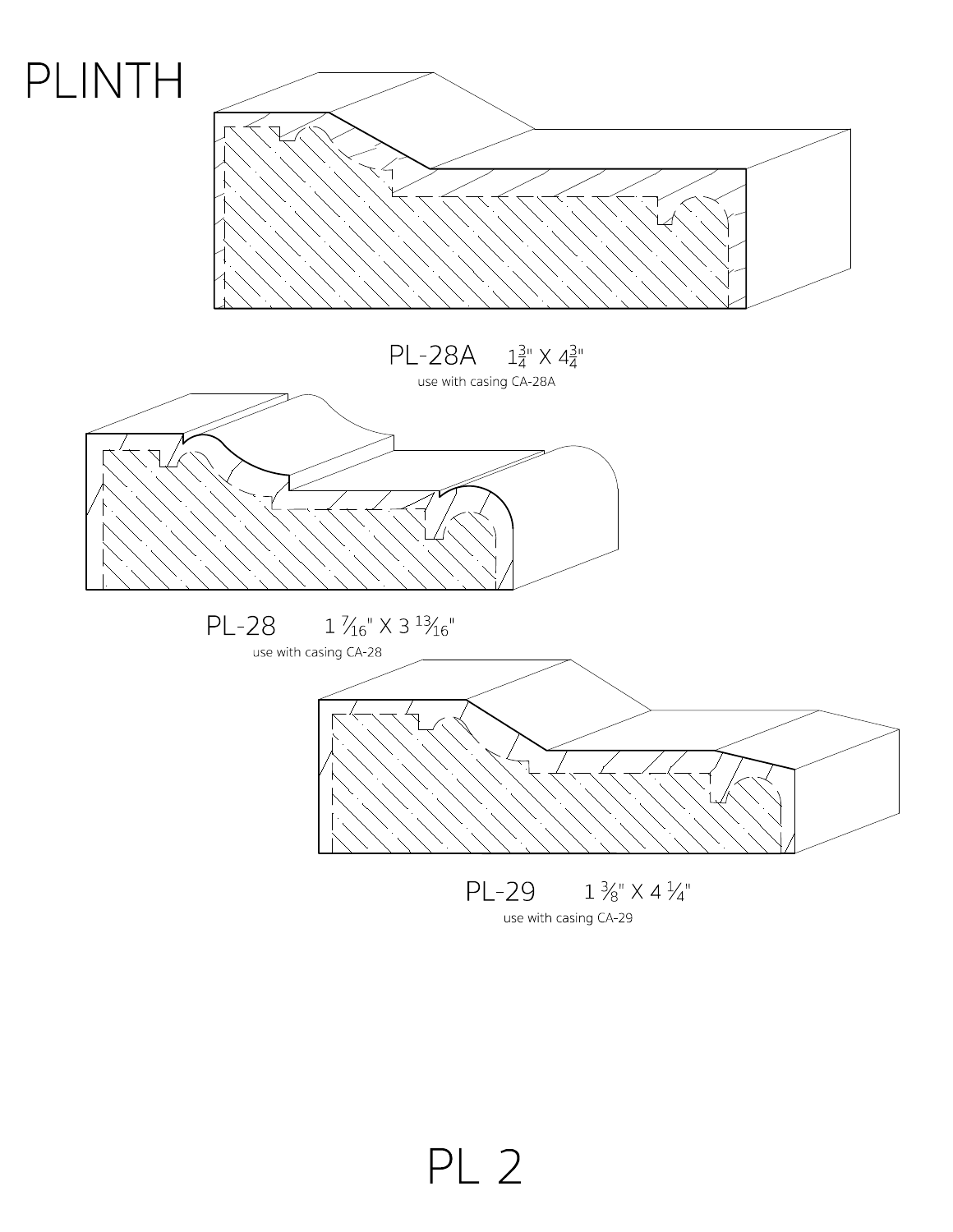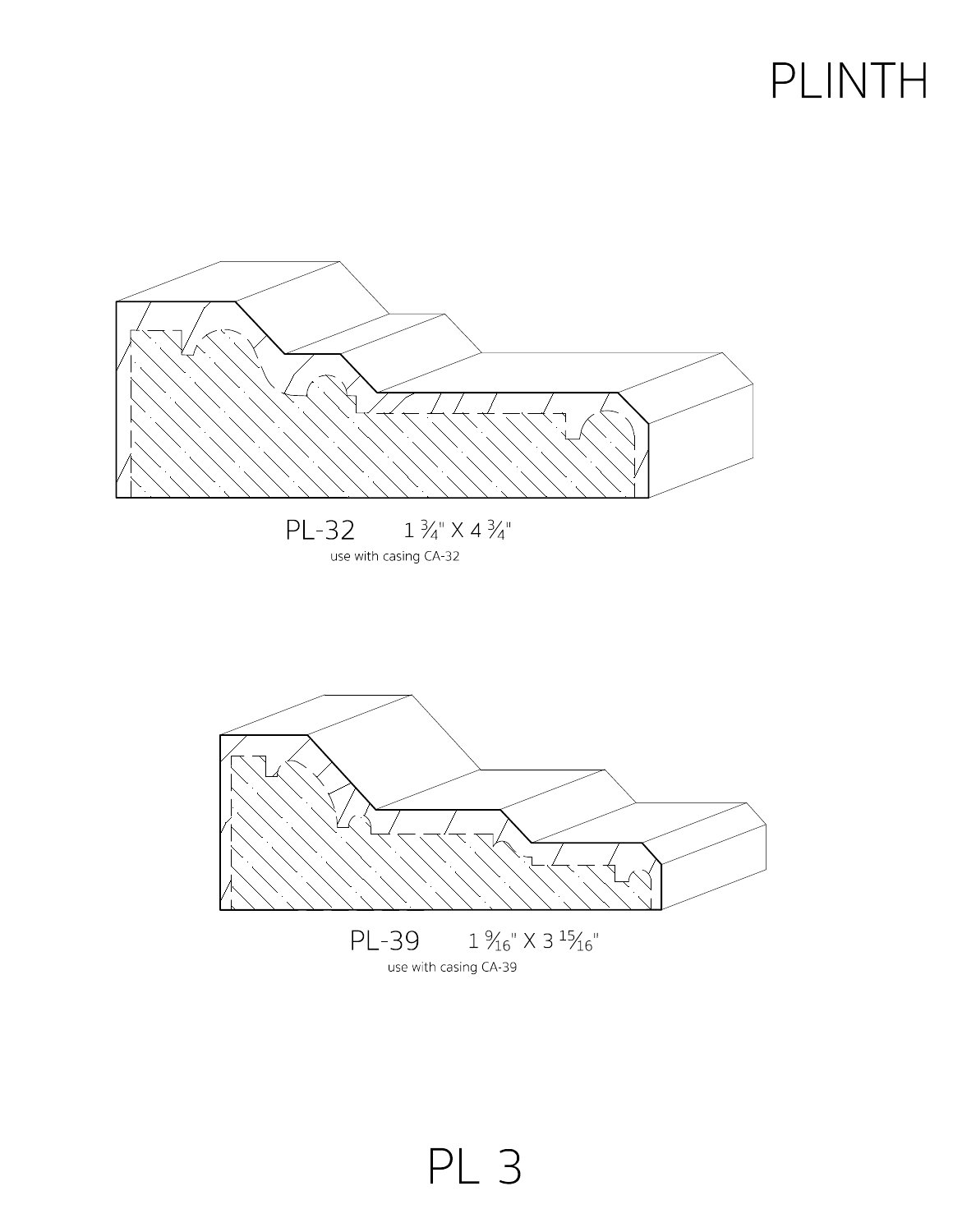



PL 4

use with casing CA-79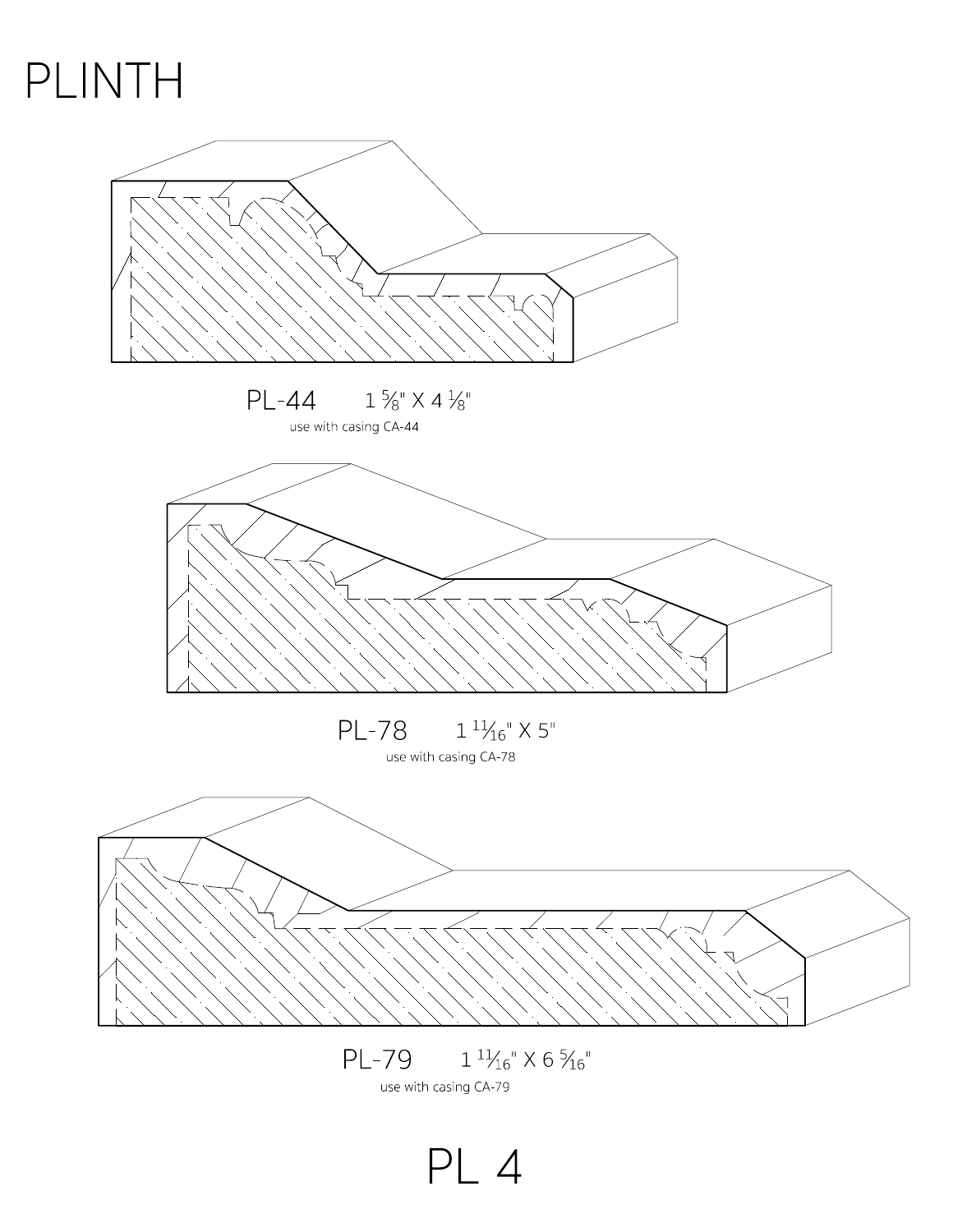



 $PL-100$   $1" X 3 \%$ use with casing CA-100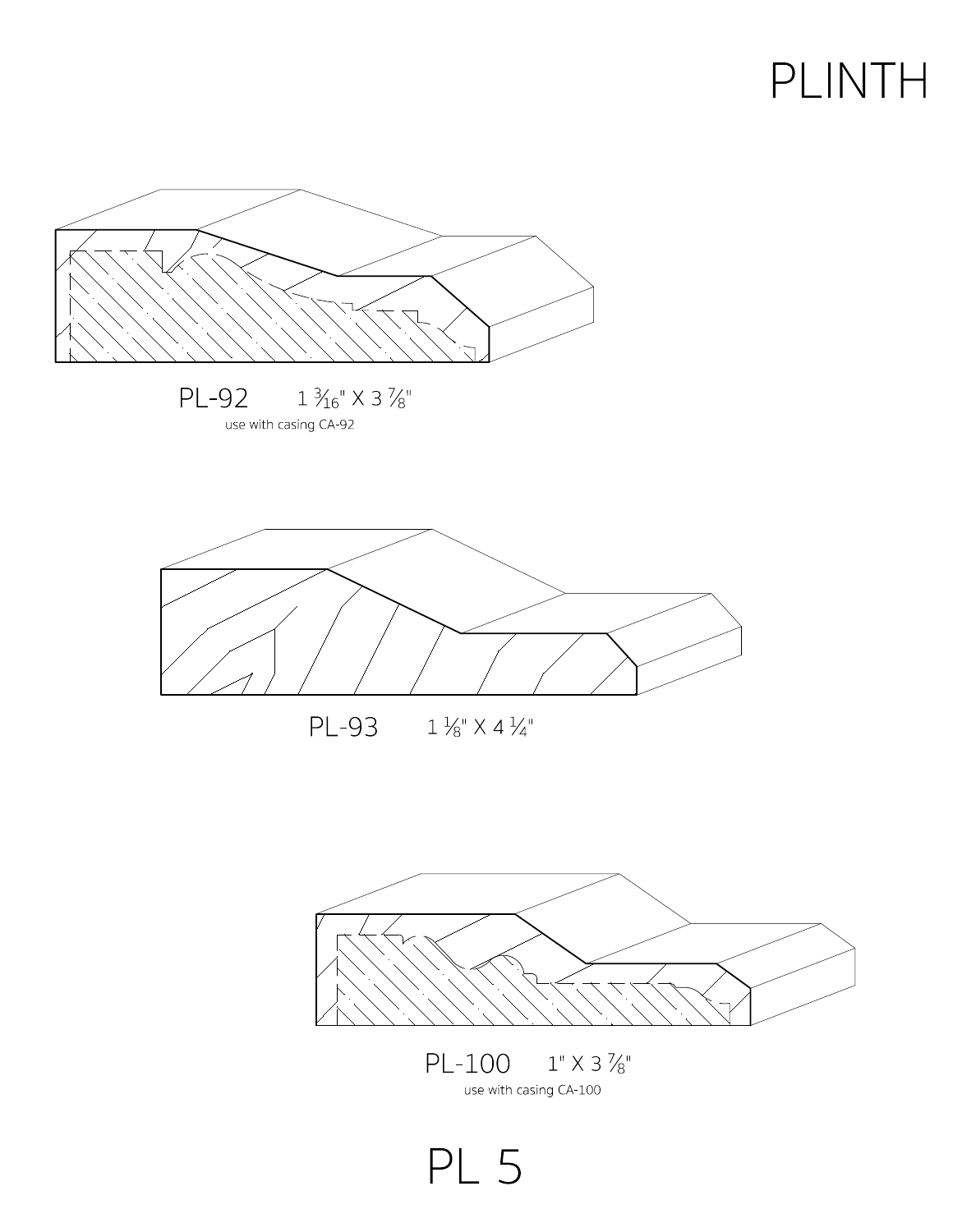

use with casing CA-102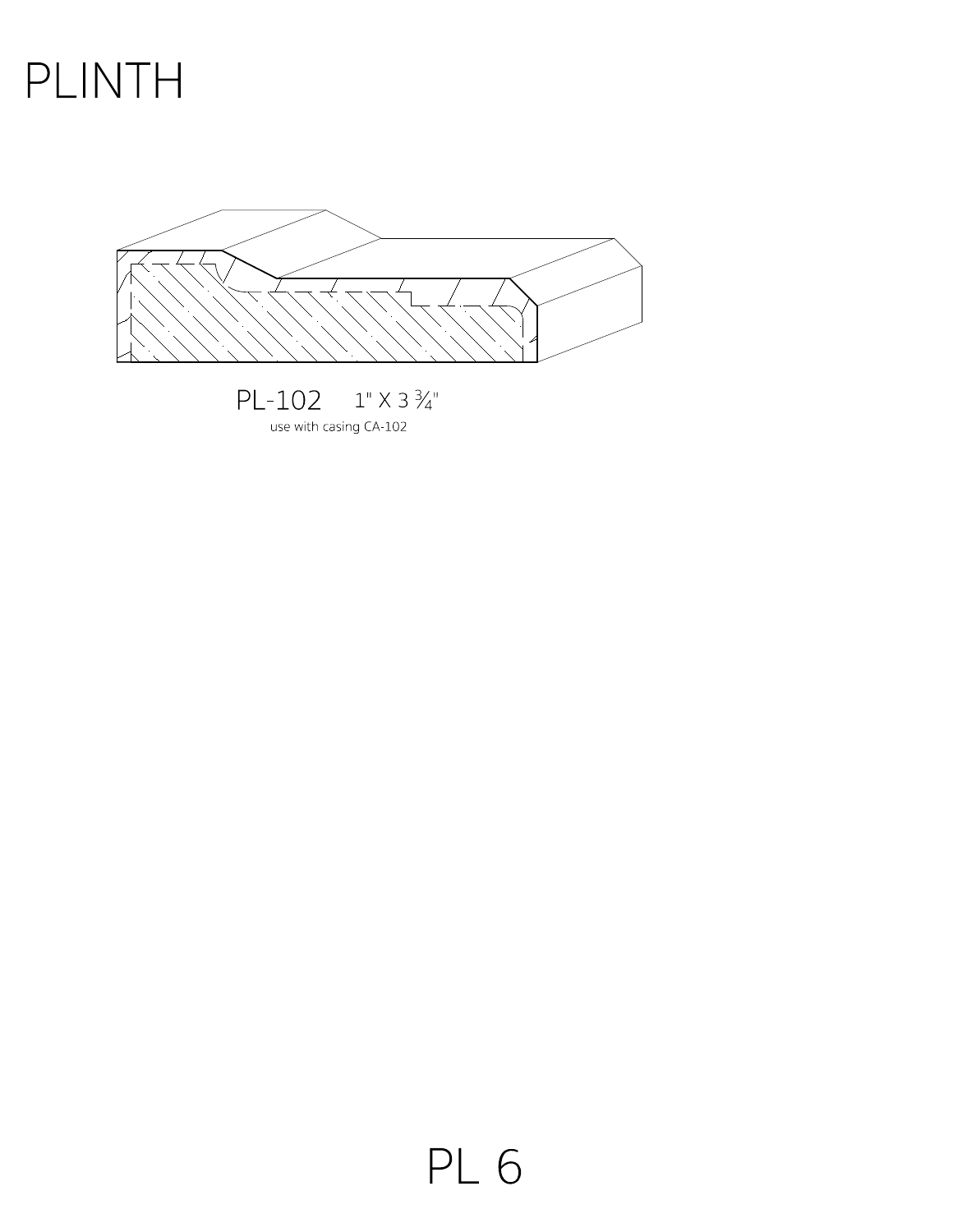

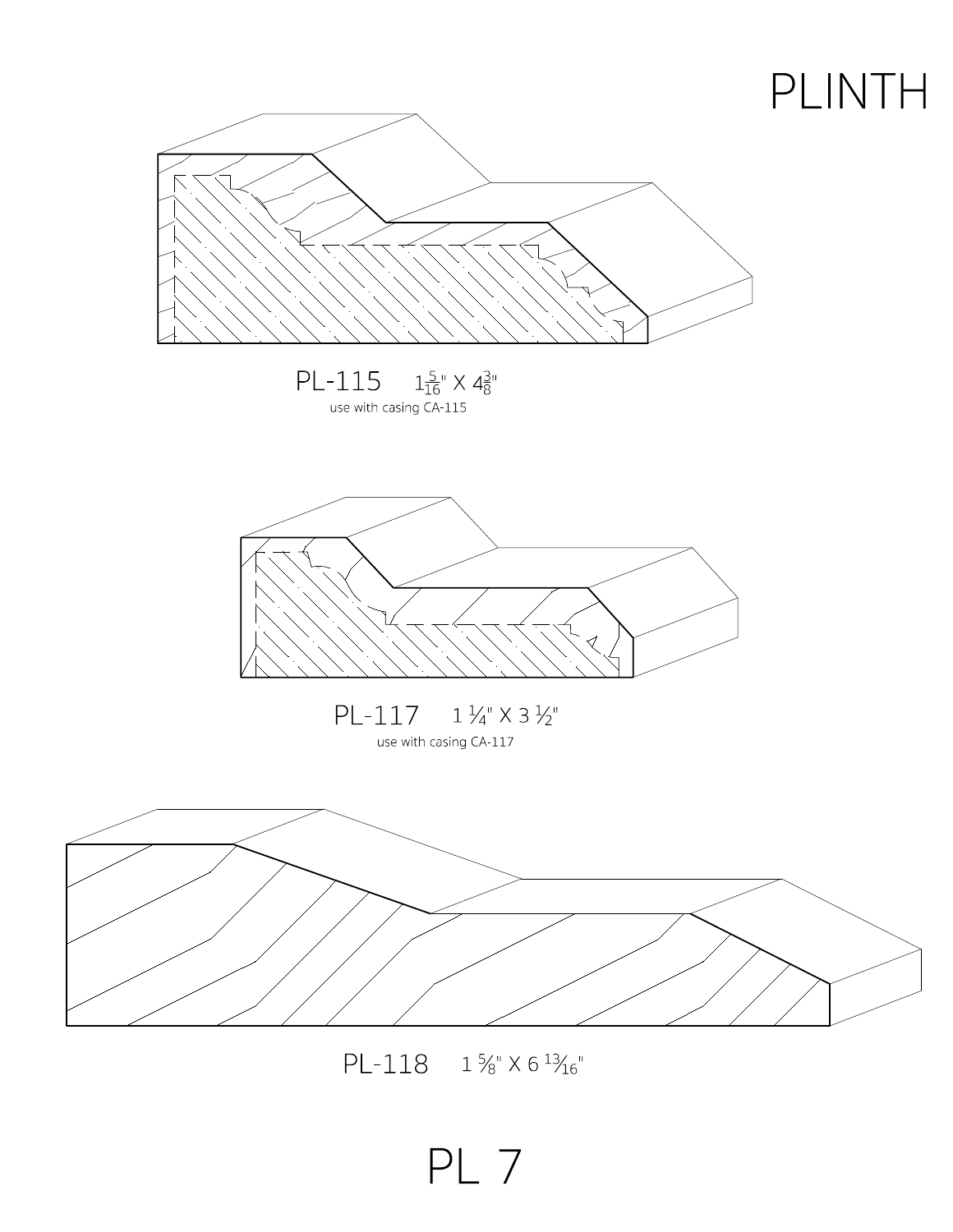



 $PL-119$   $1\frac{1}{16}$   $\times$  3  $\frac{3}{8}$ "



PL-120 2" X 4"



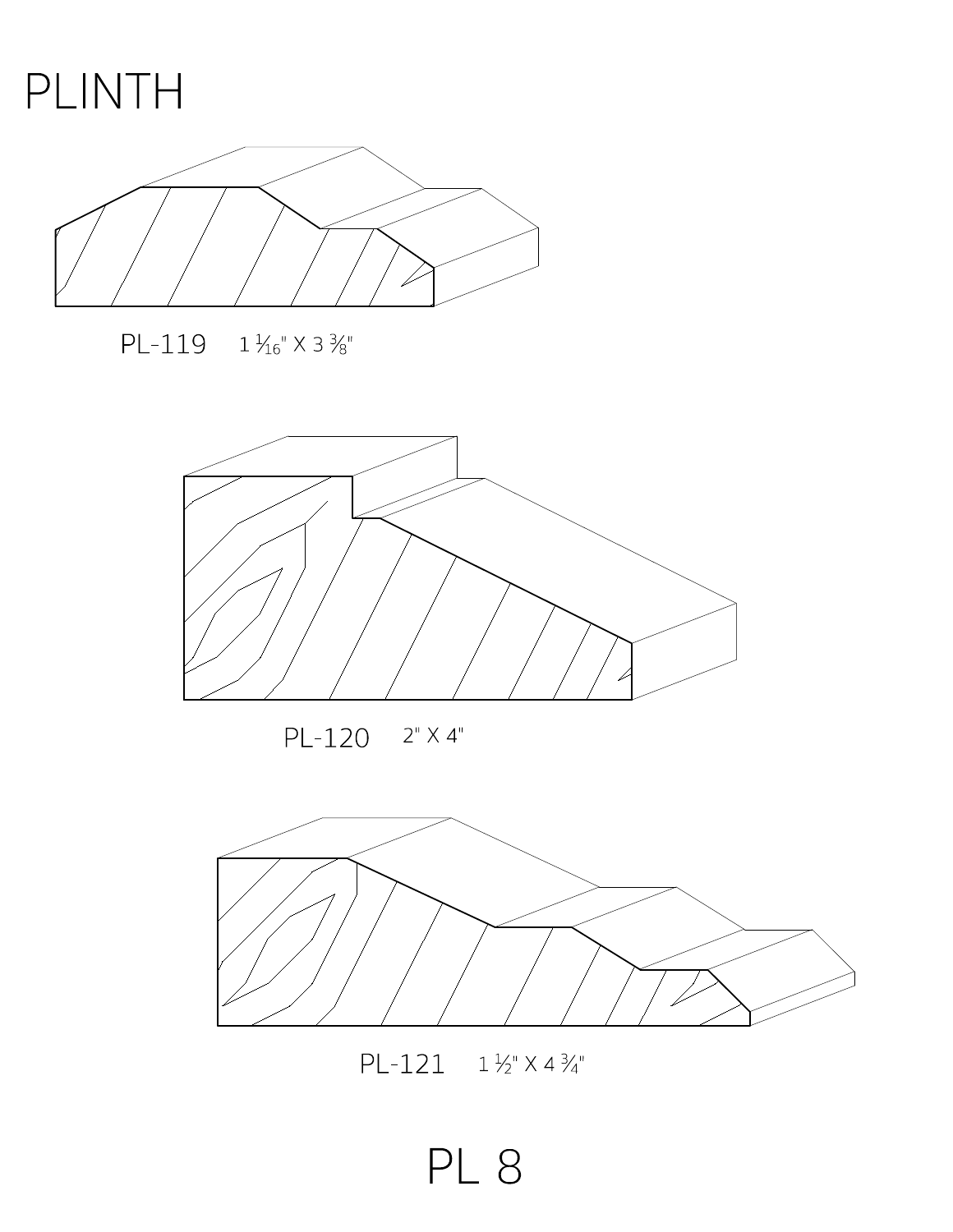





#### $PL-122B$   $1\frac{1}{2}$   $\times$   $4\frac{3}{4}$ "



 $PL-123$   $1\frac{1}{2}$   $\times$   $4\frac{1}{4}$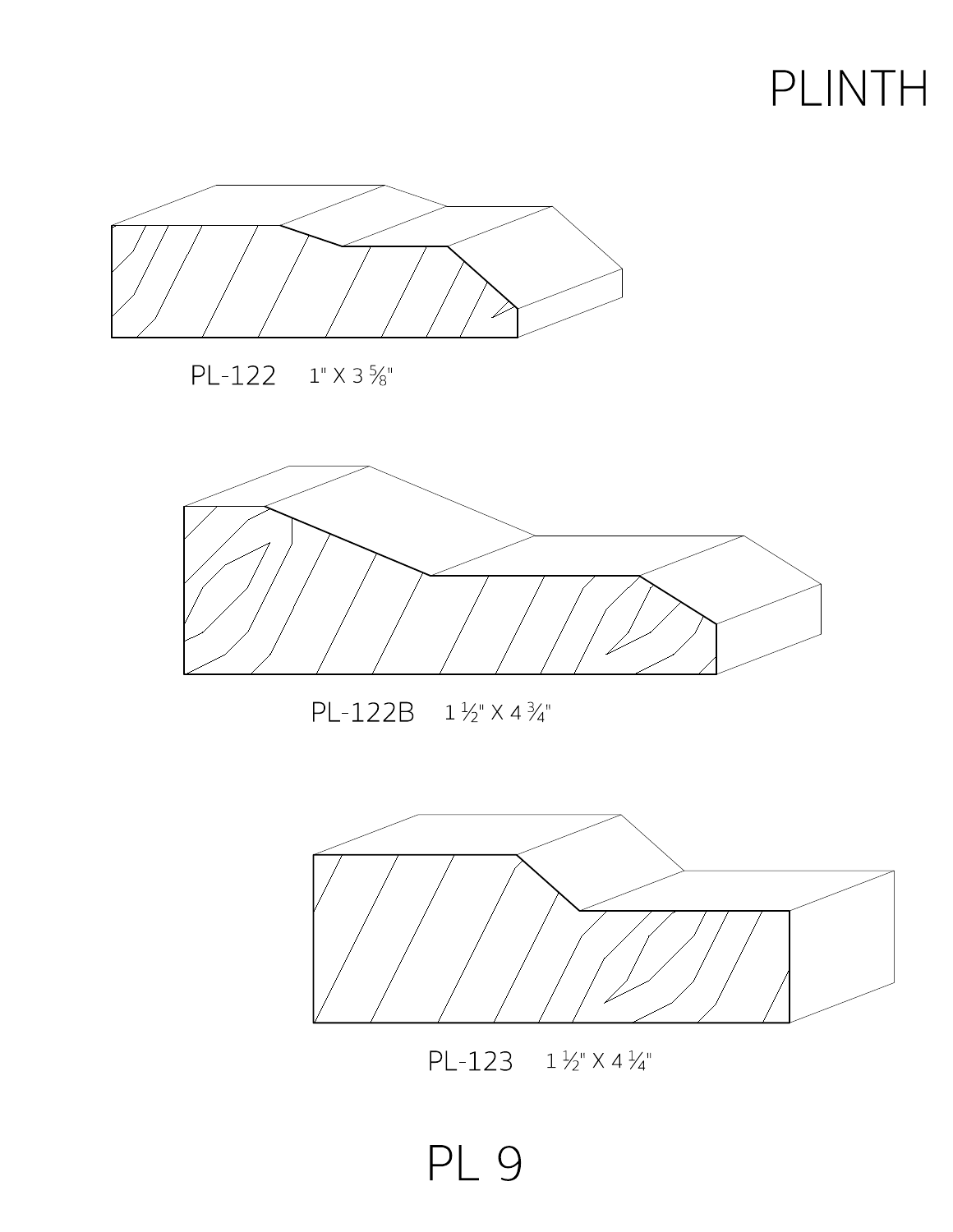

 $PL-123A$   $1^{\frac{3}{8}}$   $\times$   $4^{\frac{3}{4}}$ use with casing CA-123A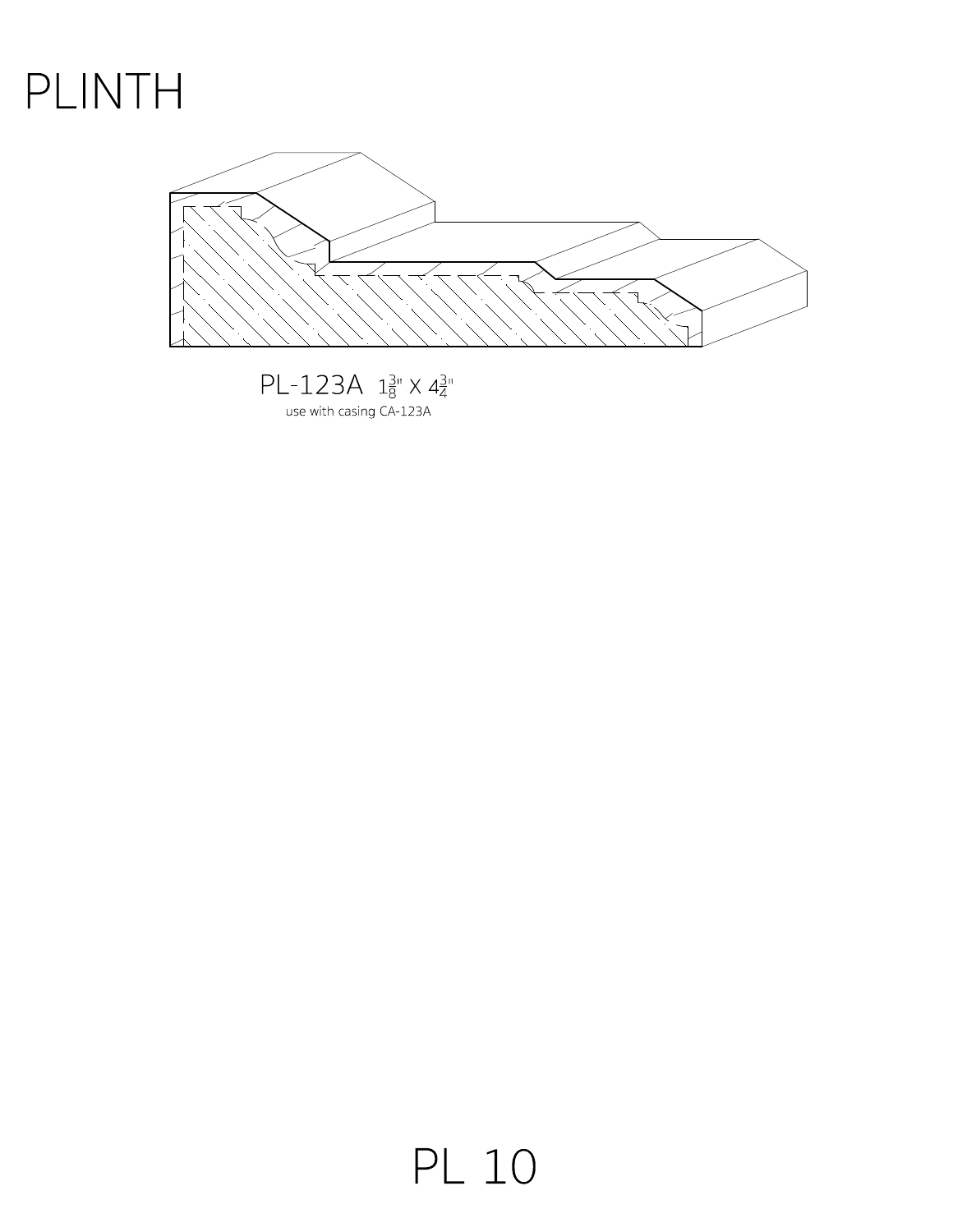